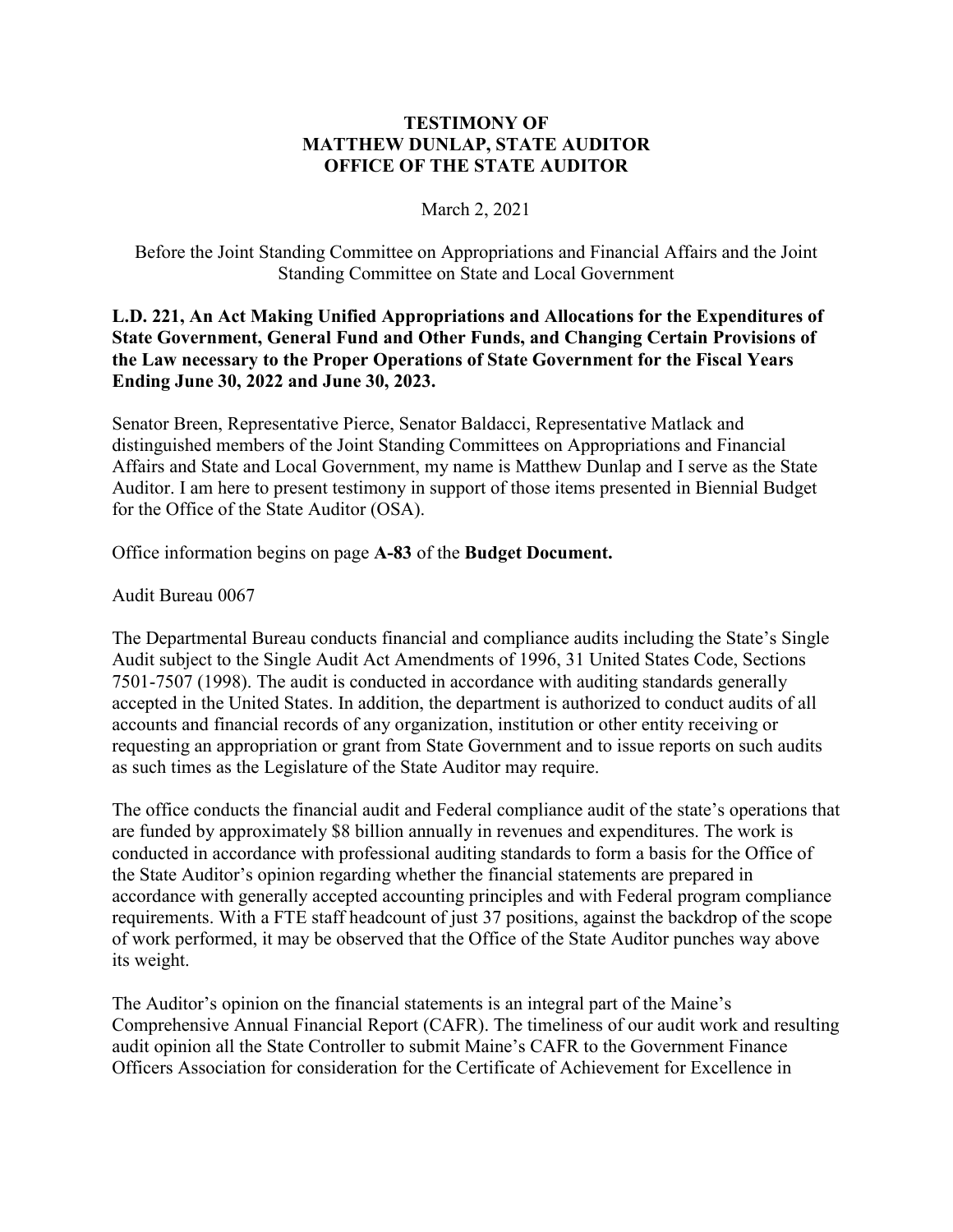Financial Reporting. Bond rating agencies consider this certificate to be a positive reflection on the accuracy of a state's financial statements.

The Single Audit includes program-specific compliance audits of Federal programs administered by the State of Maine. Currently, OSA is auditing XX Federal programs as of and for the twelve month period ending June 30, 2020. The Federal programs currently being audited include and  $\underline{\hspace{1cm}}$ ,  $\underline{\hspace{1cm}}$ ,  $\underline{\hspace{1cm}}$ ,  $\underline{\hspace{1cm}}$ ,  $\underline{\hspace{1cm}}$ , and  $\underline{\hspace{1cm}}$  other programs. These programs are audited in accordance with both State and Federal laws and regulations. This audit report id due annually on March 31st.

Special Projects can be assigned at the discretion of the State Auditor that examine certain activities of government that are not covered as part of the Single Audit.

The office operates an online Fraud Hotline. While the bulk of the complaints historically have been referred to Health and Human Services and Maine Revenue Services, this past year has seen an uptick in complaints regarding employment law and unemployment insurance.

The office is authorized to conduct audits of all accounts and financial records of any organization, institution, or other entity receiving or requesting an appropriation or grant from the state and to issue reports on such audits at such time the Legislature or the State Auditor may require.

The Audit Bureau serves as a staff agency to the Legislature, or any of its committees, or to the Governor, by making investigations of any phase of the state's finances (5 MRSA  $\S$  243.6).

The **Audit Bureau's baseline budget** for the fiscal years 2021-2023 biennium (page A-83) provides funding from the General Fund of **\$1,659,965** for fiscal year 2021-2022 and **\$1,695,845** for fiscal year 2022-2023 in support of 13 authorized positions. It also includes funding from the Other Special Revenue Funds of **\$2,911,121** for fiscal year 2021-2022 and **\$2,992,838** for fiscal year 2022-2023 in support of 24 authorized positions. In the case of the Audit Bureau in the Office of the State Auditor, funding by the Other Special Revenue Funds indicates that the Federal government pays the cost.

For the Audit Bureau, we are submitting three modifications to the baseline budget in the form of program initiatives as follows; Page A-84 to A-85

The first initiative is C-A-5: \$3,000 in FY 2022-23 in General Fund revenues and \$7,000 in Other Special Revenue Funds in the All Other line to provide one-time funding for a Peer Review of the system of quality control that is required under Generally Accepted Auditing Practices to be conducted every three years. The next Peer Review will be conducted in the fall of 2022. The National State Auditors Association conducts the review under a contract of approximately \$10,000 (actual cost may increase). The cost of the Peer Review is split between the General Fund account (30%) and the Special Revenue Fund account (70%). This initiative is consistent with Maine Revised Statutes Title 5, § 242, and is in line with prior year requests.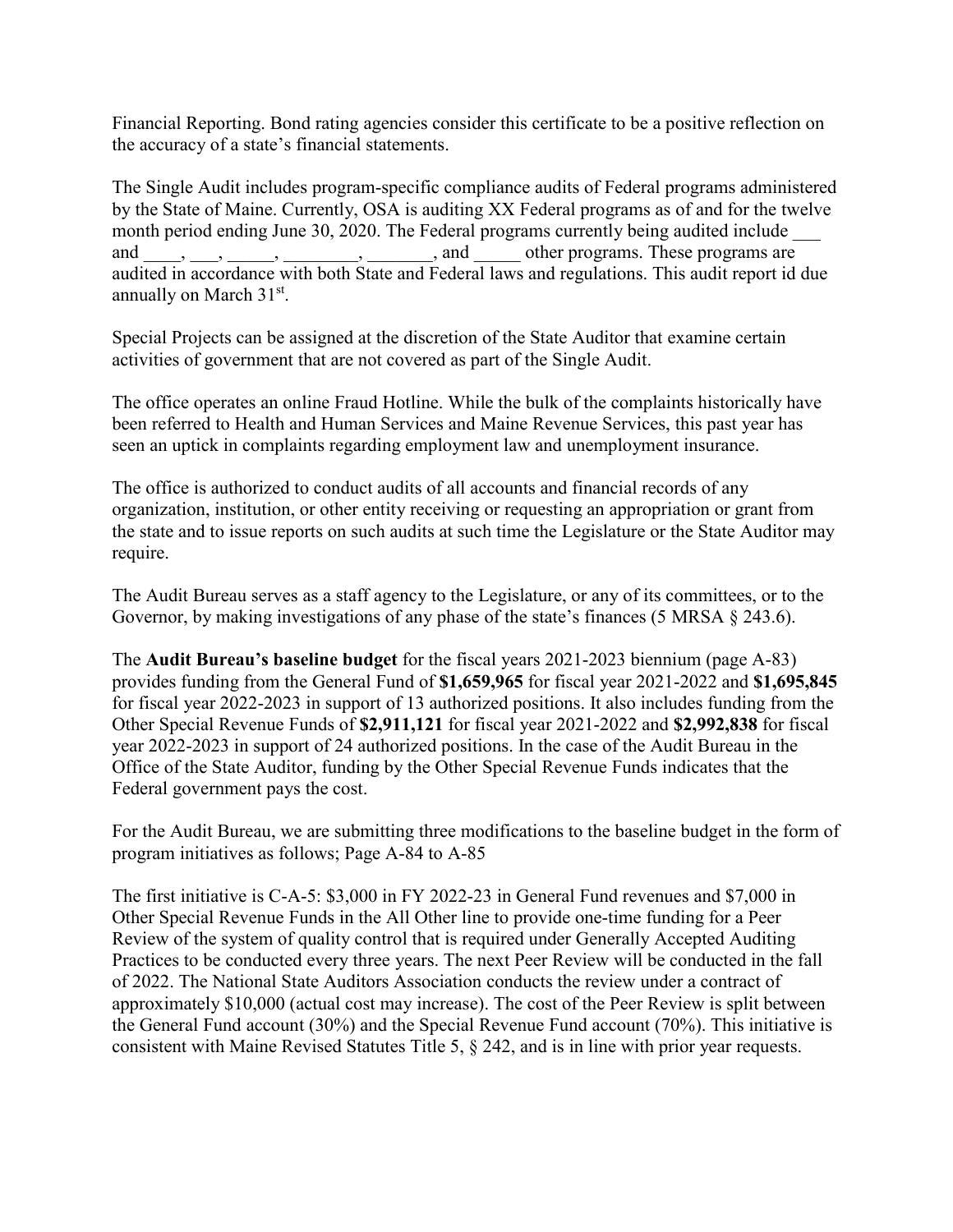The second initiative is C-A-8: a cost-neutral adjustment to allocations for professional services to more accurately reflect spending. This initiative reallocates \$9,149 in FY 2022 and FY 2023 from Other Special Revenue Funds to correct the balance and adjust the allocation going forward. (*I'm not sure I'm wording this correctly*)

The third initiative is C-A-9: Providing funding to support higher payments to the Passamaquoddy Tribe as a result of a property revaluation. The Maine Revised Statutes, Title 36 § 1602, paragraph 2-B requires an annual payment to the Passamaquoddy Tribe for the municipal services they provide to non-trial members who own property in Indian Township. Without this increase, those non-tribal members would not receive vital municipal services such as snowplowing or ambulance service from the Passamaquoddy Tribe. (*Does this belong here or with the UT piece below?*)

Unorganized Territory 0075

**Unorganized Territory (UT), Fiscal Administration for the UT** beginning on Page A-85: The second function administered by the Office of the State Auditor concerns the fiscal administration of the Unorganized Territory. This program is accounted for in a Special Revenue Fund, and its expenditures are supported entirely by the local property tax payments of the property owns of the unorganized territory. There are two subunits in this fund:

- The Fiscal Administrator—Maine Revised Statutes, Title 5, § 246
- The Passamaquoddy Tribe—Maine Revised Statutes, Title 36, § 1602

The primary responsibilities are the review, analysis, and investigation of the budgets and expenditures of all county and state agencies requesting frunds from the Unorganized Territroy Education and Services Fund.

The Fiscal Administration for the Unorganized Territories is a two person operation headed by the Fiscal Administrator, whose responsibilities include the review, analysis and investigation of the budgets and expenditures of all counties and state agencies requesting funds from the Unorganized Territory Education and Services Fund. In addition, the Fiscal Administrator drafts and submits the Annual Municipal Cost Components legislation in order for taxes to be levied (this legislation is now in draft form), attends and participates in public hearings and publishes and distributes the annual financial report of the Unorganized Territory to interested taxpayers, legislators and County Commissioners. The Administrator also serves as the Chair of the State Commission on Municipal Deorganization.

The **Unorganized Territory's baseline budget** for the fiscal years 2021-2023 biennium (see page A-85) provides funding from the Other Special Revenues Fund of \$263,965 for FY 2021- 2022 and \$265,457 in FY 2022-2023 in support of two authorized positions.

The budget amount for the first initiative is \$5,000 for FY 2021-2022 and \$7,000 for FY 2022-23 for funding payments to the Passamaquoddy Tribe for municipal services resulting from an increase in assessed valuation (Page A-85).